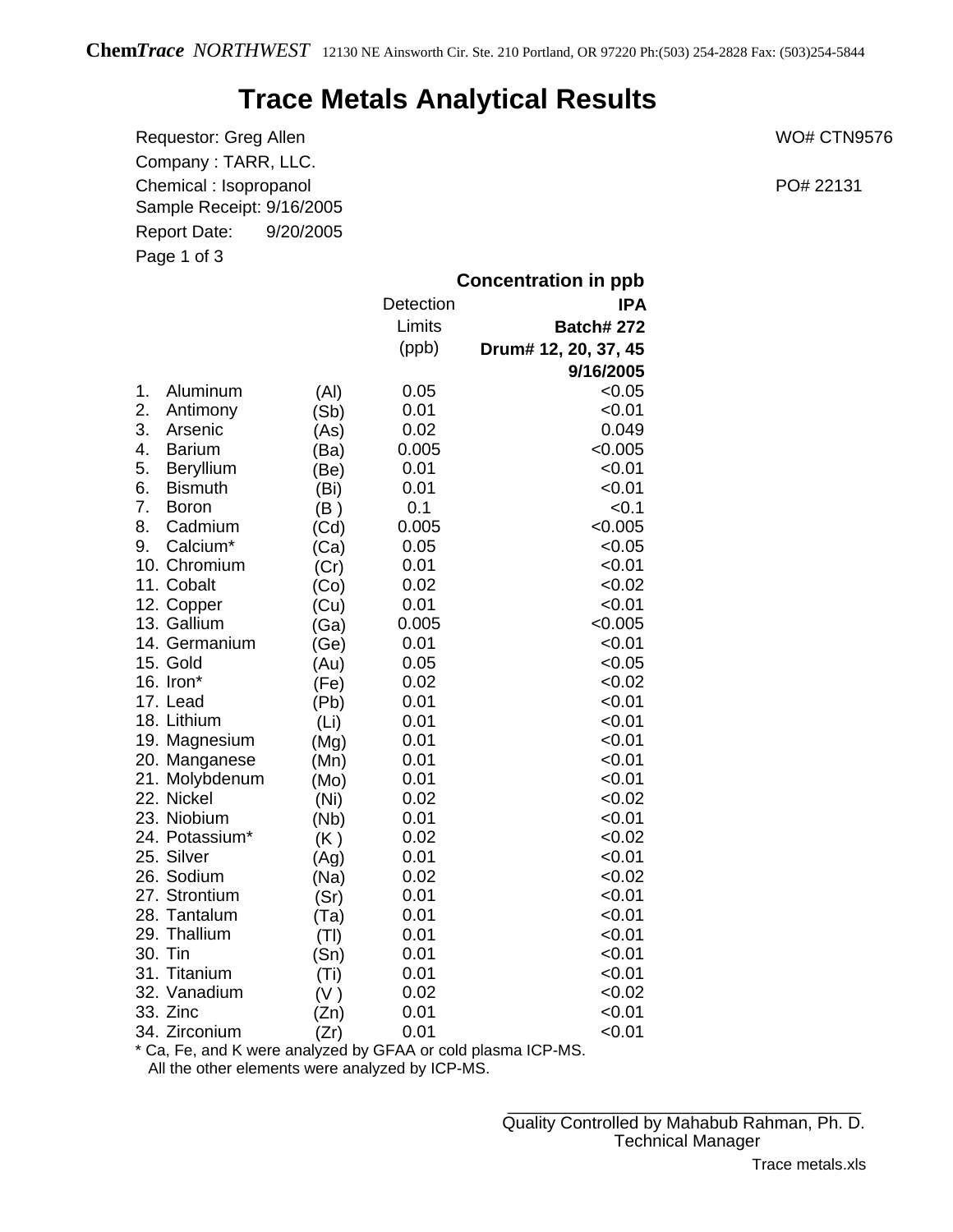## **Chemical Analytical Results**

Requestor: Greg Allen WO# CTN9576 Company : TARR, LLC. Chemical : Isopropanol **PO**# 22131 Sample Receipt: 9/16/2005 Report Date: 9/20/2005 Page 2 of 3

**IPA Batch# 272 Drum# 23 9/13/2005**

Moisture as  $(H<sub>2</sub>O)$  0.026% wt

Notes:

1. The concentrations of water (moisture) are determinated with coulometric (Karl Fisher) titration.

2. The replicate RPD of each sample must within  $\pm$  10% from the average value.

3. The samples were analyzed as received.